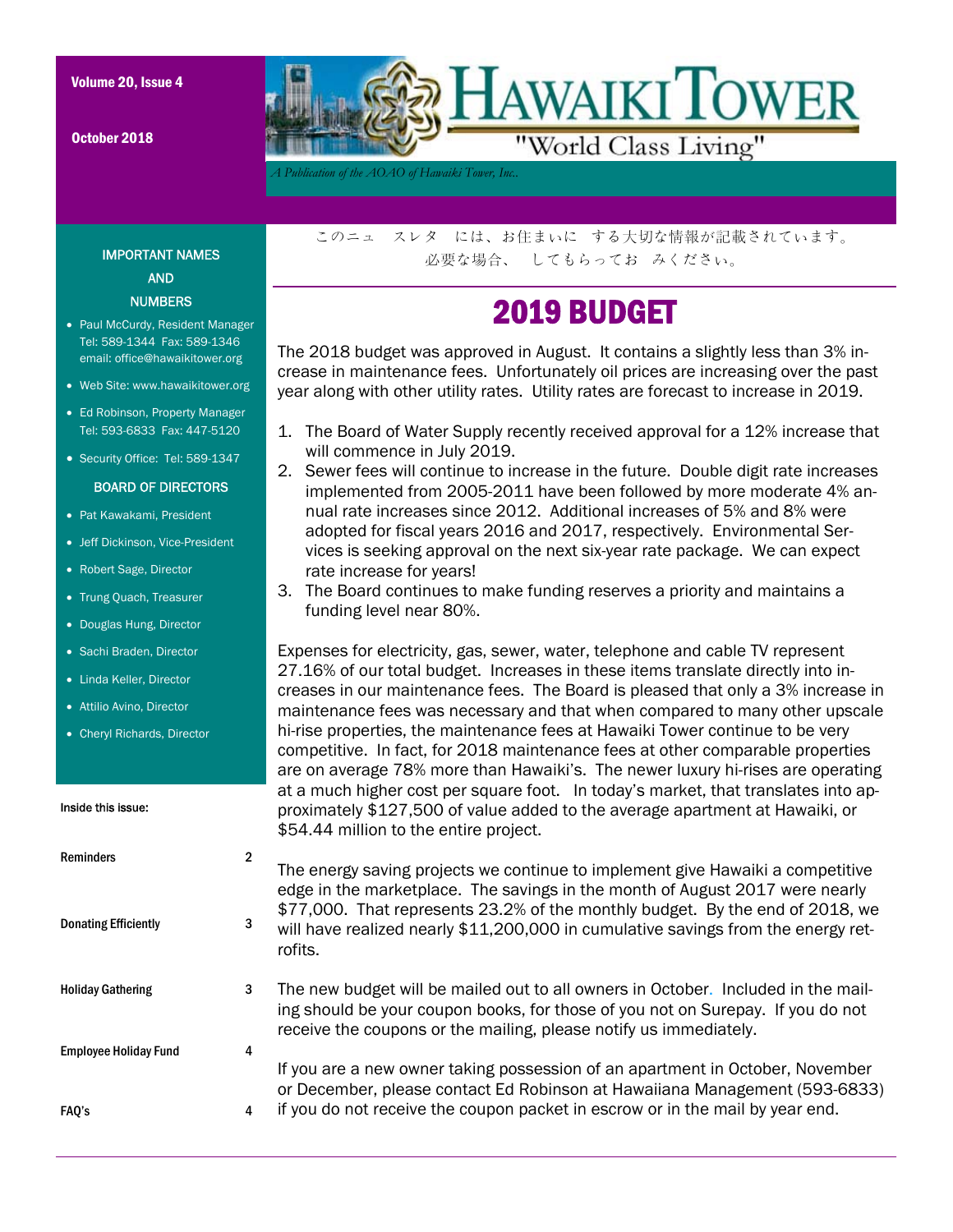### REMINDERS

- 1. Flushables—Please do not throw "flushable" wipes of any kind down the toilet. They may disappear from your view and go down the drain but they do not disintegrate and will clog our pump system. This goes for Swiffers, dryer sheets, sanitary napkins, baby wipes, scented hand wipes, etc.
- 2. Piping Issues-Please remember to notify anyone who works on your bathroom fixtures to close the ceiling valves BEFORE working on any bathroom fixture for ANY reason. Failure to close the ceiling valves may result in your apartment getting flooded and flooding several apartments below you.
- 3. Water Drips—Please immediately report any water you see dripping from any fixture or anywhere in your apartment.
- 4. AC Issues—Air conditioning maintenance will help reduce your electric bill and prevent interruptions in your service. The most common ac system failure is a clogged condensate drain pan. This causes either the pan to overflow, potentially damaging your apartment and apartments below you or your system to shut off to prevent the water from overflowing and damaging your and other apartments. The condensate drain pan float switch is designed to prevent flooding. Many of the switches are over 15 years old and we're beginning to see them fail. You can obtain a new one from the administrative office at no cost. Please have it checked the next time you or someone else services your ac unit.
- 5. Bugs—Cockroaches are unwelcome occupants of Hawaiki Tower. They are impossible to prevent from coming in the building. Every time someone moves in they come in the boxes or from the moving company warehouse. Roach bait stations are available at no cost from the administrative office.
- 6. Inspection—If you are an absentee owner or travel a lot, please remember to hire someone to check on your apartment not less often than every two weeks. Our insurance policy does not cover leaks that occur for more than 14 days. If you leave for extended periods of time, it is a

### **HAWAIKI TOWER SPECIALISTS**

#### OUR KNOWLEDGE IS YOUR RESOURCE

**Call Us Today!** 



Douglas Shanefield (RA) RS-54692  $(808) 551.5551$ DougS@cbpacific.com

Iku S. Honda (R) RB-15682  $(808)$  226.2790 IkuH@cbpacific.com

Over 46 Years of Combined Experience •Proven Track Record •Market Knowledge •Negotiating Skills •Trustworthy •Honest



good idea to close the bathroom water supply valves located in the ceiling access panel, close the washer dryer hot and cold water supply valves and the kitchen sink hot and cold water supply valves. This not only helps prevents water leaks, it exercises the valves. These valves operate better and for longer periods when they are opened and closed more frequently.

7. Agent Info-If you are an absentee owner or travel a lot, please update your local agent information with the administrative office. State law requires non-resident owners to appoint a local agent/contact person to assist the Association in the event of an emergency. Even if you are a resident and travel a lot, it is a good idea to have a local contact person to back you up while you are away.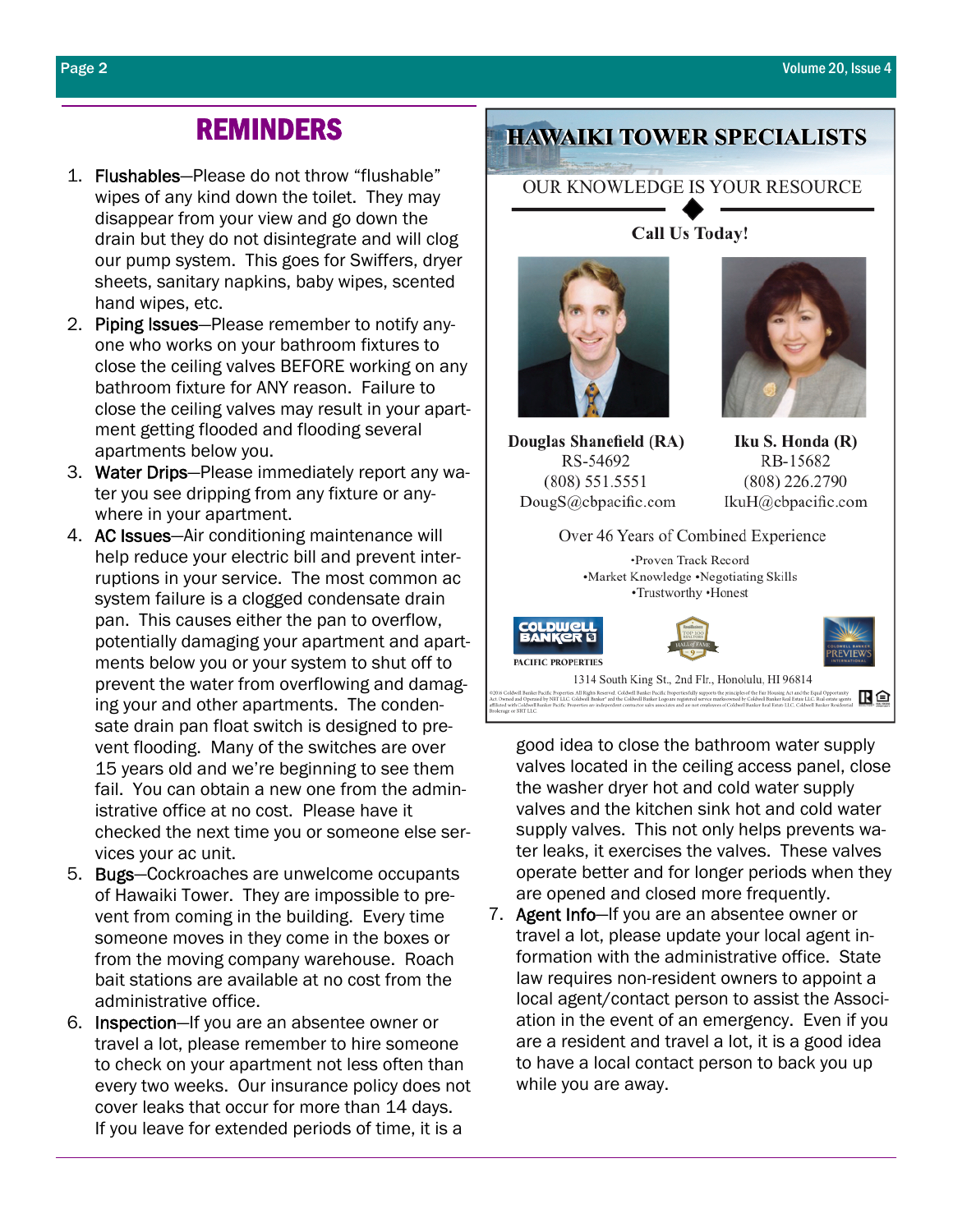## DONATING EFFICIENTLY

Fall cleaning is here and so is the end of the tax year, and for many homeowners that could mean out with the "old" and in with the "new"—but what to do with the "old" when it's not quite ready for the landfill? Donating used items is a great option as long as you do a little homework to find out which local organizations and donation centers are most appropriate for the items you'd like to give away. Use the following tips as a guideline for determining what goes where and how to get it there.

#### Many items are eligible for donation.

You might be surprised to learn exactly what items you can donate. In addition to clothing and furniture, cars, cell phones and other electronics, fitness equipment, home appliances—even art supplies and old towels—are widely accepted by specialized organizations. If you're looking to donate a unique item, or several of the same items in bulk, do some further research about local organizations and donation centers in need of specific things.

#### Consider what shape your items are in to determine where you donate.

If you're planning to donate a broken refrigerator, make sure the organization is aware the item is in need of repair. Some donation centers accept broken items for parts; however, most organizations and donation centers prefer to accept gently used items in working condition. Be sure to communicate the item's condition prior to arranging a donation.

#### After choosing where to donate, decide how you'll get the items to the organization.

Oftentimes large organizations and donation centers are able to arrange a day and time to pick up your unwanted items directly from your home or business. Smaller organizations in need might instead have certain days and times available for you to arrange a drop off at a specified location.



Make sure to get a donation receipt for tax purposes.

Before donating, make a detailed list of the items you'll be giving away along with the estimated values. Keep in mind that, since the items are used, price points might be lower than expected. When your items are picked up or dropped off, request a receipt from the organization or donation center to keep track of what to count as a tax deduction. Speaking with a tax professional for advice also is a good idea.

### HOLIDAY GATHERING

On December 14th at 5:30pm the AOAO of Hawaiki Tower, Inc. will be sponsoring a Holiday gathering for the residents of Hawaiki Tower.

If you plan to attend, please bring a side dish, desert or other contribution to round out the menu. The Association will provide main dishes and beverages for everyone.